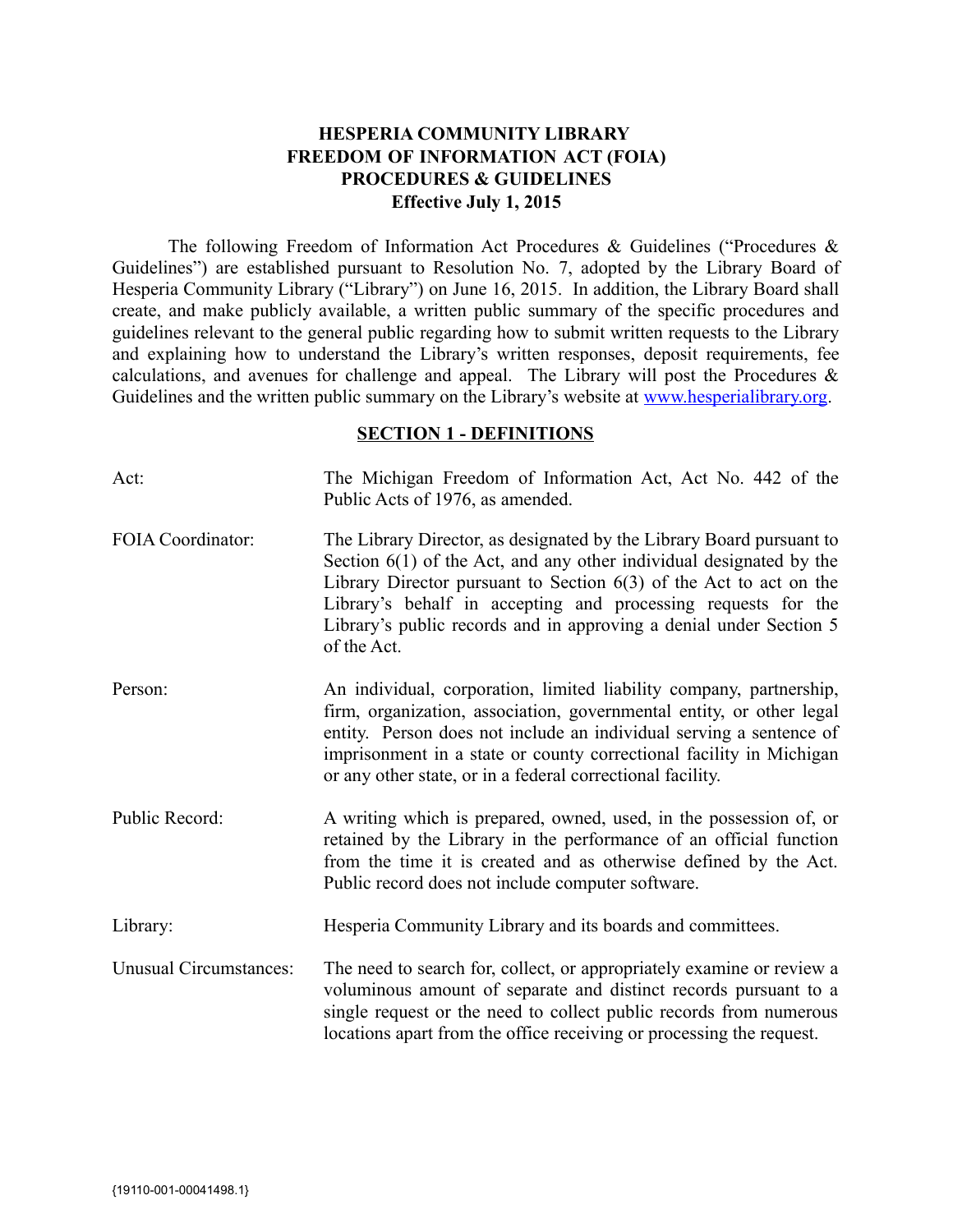Where not otherwise defined, the words and phrases contained in this Procedures  $\&$ Guidelines shall have the meaning given to them, if any, by the Act.

#### **SECTION 2 - RIGHT TO RECORDS**

A person has the right to review public record(s) from the Library as provided in the Act. The request must be in writing and sufficiently describe the public record to enable the FOIA Coordinator to identify the requested public record.

A person has the right to inspect a public record, or receive copies of a requested public record, unless exempted by law or court order. Upon written request, a person will be provided with a reasonable opportunity to inspect the public records provided by the Library. Inspection of public records shall occur only between the hours of 10:00 a.m. and 5:00 p.m., Monday through Friday at the Library Building, unless otherwise agreed by the FOIA Coordinator in his or her sole discretion. Persons with special needs should contact the FOIA Coordinator beforehand to ensure that arrangements for special needs or reasonable facilities are prepared. The Library Board may make reasonable rules necessary to protect its public records and to prevent excessive and unreasonable interference with the discharge of its functions. When inspecting public records, a person shall not write on, alter, deface, or otherwise place any mark on a public record. The Library shall protect public records from loss, removal, unauthorized alteration, mutilation, or destruction. The Library may require the necessary copying of a public record for inspection in certain instances such as to allow for the redaction of exempt information, to protect old or delicate original records, or because the original public record is a digital file or database not available for public inspection. In such instances, the Library may require the requesting person to pay fees for such copying prior to inspection.

A person may request that copies of a public record be provided subject to the payment of fees as provided in Section 4 of these Procedures & Guidelines and Section 4 of the Act.

A person has the right to subscribe to future issuances of public records that are created, issued, or disseminated by the Library on a regular basis. A subscription shall be valid up to six months, at the request of the subscriber, and shall be renewable.

#### **SECTION 3 – RIGHTS AND OBLIGATIONS OF THE LIBRARY**

The Library shall process all written requests for a public record from a person. A request must sufficiently describe a public record so as to enable the FOIA Coordinator to identify and find the requested public record. If a verbal request is made for information that a Library employee believes is available on its website, the employee shall, where practicable and to the best of the employee's knowledge, inform the requesting party about the Library's website address. If a request has not been made in writing, the FOIA Coordinator may, but is not obligated to, have the person complete the request form (see FOIA request form, Attachment A). Except as provided herein, the Library will not process a request for public records unless the request is in writing.

The Library shall not deliver a copy of a public record or make a public record available to the requesting person until payment of the fees established under Section 4 of these Procedures & Guidelines and Section 4 of the Act. If the Library delivers a copy or makes a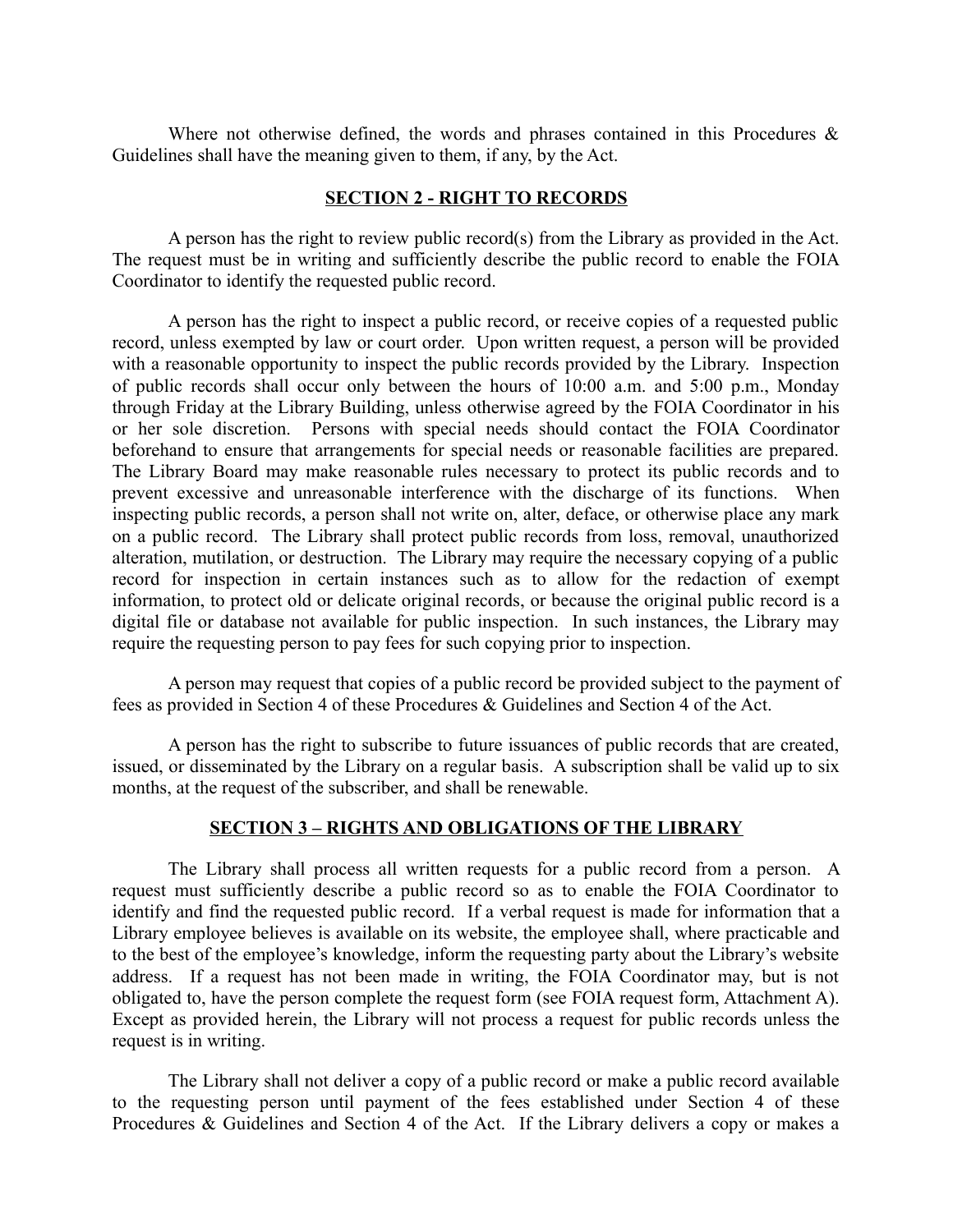public record available and the requesting person has not made payment at the time, the Library shall be entitled to collect payment from the requesting person by any legal means.

The FOIA Coordinator will provide a certified copy of a public record if a person so requests in writing.

The Act does not require the Library or the FOIA Coordinator to make a compilation, summary, report of information, or create a new public record. Neither the Library nor the FOIA Coordinator is obligated to provide answers to oral or written questions. Unless a person requires the Library to provide copies to the person, the Library may allow for inspection of public records.

The FOIA Coordinator shall keep a copy of all written requests on file for not less than one year.

Whenever copies are made for a requesting party under FOIA, the FOIA Coordinator shall make and keep for its files one extra set of copies thereof, in case it is necessary later to prove exactly which copies were made and given to the requesting party. Such extra set of copies shall be kept by the FOIA Coordinator for at least one (1) year. There shall be no charge or fee to the requesting party for such extra set of copies kept by the FOIA Coordinator.

### **SECTION 4 – FEES AND DEPOSITS**

The Library Board shall adopt, by resolution, a schedule of fees for processing FOIA requests and for providing copies of public records in accordance with the Act. All FOIA requests submitted pursuant to the Act shall be subject to the fees adopted by the Library Board, except any fees as otherwise provided by law. All fees for responding to written FOIA requests shall be itemized in detail on Attachment B (Detailed Cost Itemization). The Library will use the most economical means available for making copies of public records.

The FOIA Coordinator will require that payment be made in full for the allowable fees for processing and responding to a FOIA request before the public record is made available.

The FOIA Coordinator may waive a fee or reduce a fee if it is determined that a waiver or reduction of the fee is in the public interest because searching for or furnishing copies of the public record can be considered as primarily benefiting the general public.

The Library may charge for the following six categories of costs associated with processing a FOIA request:

- 1) Labor costs directly associated with searching for, locating and examining a requested public record, as provided in Section 4(1)(a) of the Act;
- 2) Labor costs directly associated with a review of a record to separate and delete information exempt from disclosure from information which is not exempt from disclosure, as provided in Section 4(1)(b) of the Act;
- 3) The actual and most reasonably economical costs of computer discs, computer tapes, or other digital or similar media, as provided in Section  $4(1)(c)$  of the Act;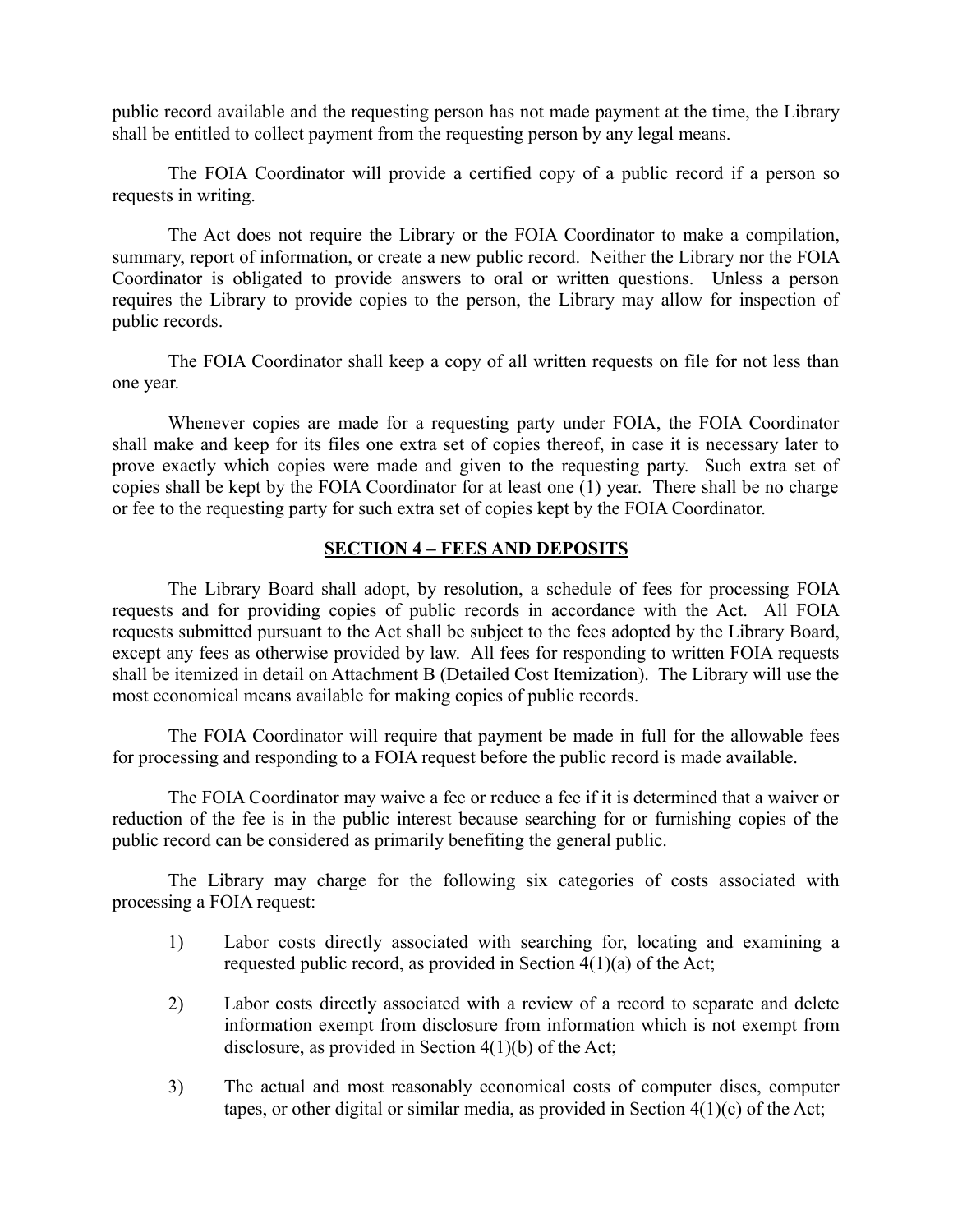- 4) The actual total incremental cost of duplication or publication, not including labor, of paper copies of public records, as provided in Section 4(1)(d) of the Act;
- 5) The cost of labor directly associated with duplication or publication, including making paper copies, making digital copies, or transferring digital public records to be given to the requesting person on non-paper physical media or through the Internet or other electronic means as stipulated by the requesting person as provided in Section 4(1)(e) of the Act; and
- 6) The actual cost of mailing for sending a public record in a reasonably economical and justifiable manner as provided in Section 4(1)(f) of the Act.

Labor costs will be calculated based on the following requirements:

- All labor costs will be estimated and charged in 15 minute increments with all partial time increments rounded down. If the time involved is less than 15 minutes, there will be no labor charge.
- Charges for labor costs will be determined by using the hourly wages of the lowest paid public body employee capable of performing the work in the particular instance regardless of who actually performed the labor, as provided in the Act.
- Overtime wages will not be included in labor costs unless agreed to by the requesting person and the overtime wages are clearly noted on the Detailed Cost Itemization (Attachment B).
- Labor costs will include a charge to cover or partially cover the cost of fringe benefits. The Library may add up to 50% to the applicable labor charge amount to cover or partially cover the cost of fringe benefits if it clearly notes the percentage multiplier on the Detailed Cost Itemization (Attachment B) but in no case shall the Library charge more than the actual cost of fringe benefits. If the Library includes the website address for a public record in its written response to the requesting person and the requesting person thereafter requests that the public record be provided to him or her in a paper format or non-paper physical media, the Library shall provide the public records in the specified format but may use a fringe benefit multiplier greater than 50% not to exceed the actual costs of providing the information in the specified format as provided in Section 4(5) of the Act. Overtime costs will not be used to calculate the fringe benefit cost.
- Any public records available to the general public on the Library's website at the time a request is made are exempt from charges for labor costs for separating and deleting of exempt information.
- The Library shall not charge for labor directly associated with redaction under Section 14 of the Act if the Library knows or has reason to know that it previously redacted the public record in question and the redacted version is still in the Library's possession.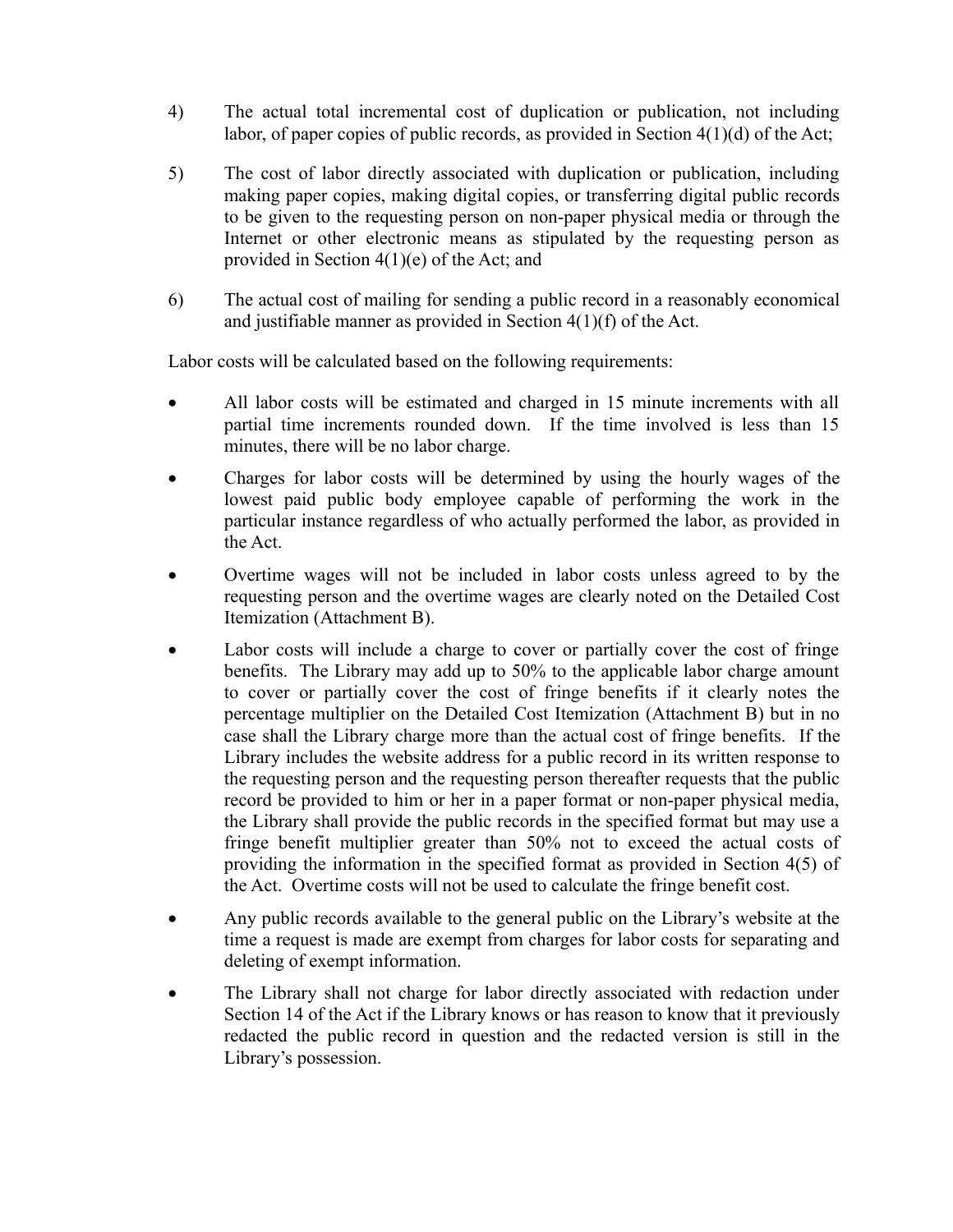The cost to provide paper copies of records will be based on the following requirements:

- The cost of paper copies will be calculated as a total cost per sheet of paper and shall be itemized on Detailed Cost Itemization (Attachment B). The cost of paper copies of public records made on standard letter size (8-1/2 by 11") or legal size (8-1/2 by 14") paper will be \$0.10 per sheet of paper. Copies for non-standard or legal size sheets of paper will reflect actual cost of duplication.
- The Library shall utilize the most economical means available for making copies of public records, including using double-sided printing, if cost saving and available.

The cost to provide records on non-paper physical media when stipulated by the requesting person will be based on the following requirements:

- Computer discs, computer tapes or other digital or similar media will be at actual and most reasonably economical cost for the non-paper media.
- The requirement to provide records on non-paper physical media will not apply if the Library lacks the technological capability necessary to provide the public record on the non-paper physical media stipulated in the particular instance.
- In order to ensure the integrity and security of the Library's technological infrastructure, the Library will procure any requested non-paper media and will not accept non-paper media from the requesting person.

The cost to mail records to a requesting person will be based on the following requirements:

- The actual cost to mail copies of public records using a reasonably economical and justified means.
- The Library will not charge for expedited shipping or insurance unless specifically stipulated by the requesting person but the Library may charge the least expensive form of postal delivery confirmation.

The FOIA Coordinator will only charge a fee for the cost involved with searching for, examining, or reviewing a public record, and the deletion and separation of exempt from nonexempt information, when such activities will result in an unreasonably high cost to the Library, as determined by the FOIA Coordinator. The fee may include the cost of labor for searching for, examining, or reviewing a public record, and the deletion and separation of exempt from nonexempt information, in response to a request for the inspection of a public record or a request for copies of a public record as permitted by FOIA. In determining what is an unreasonably high cost to the Library, the FOIA Coordinator shall consider the following factors on a case-by-case basis:

- Volume of public records requested;
- The time frame for the public records requested;
- Complexity of searching for, examining, reviewing a public record, and the deletion and separation of exempt from non-exempt information;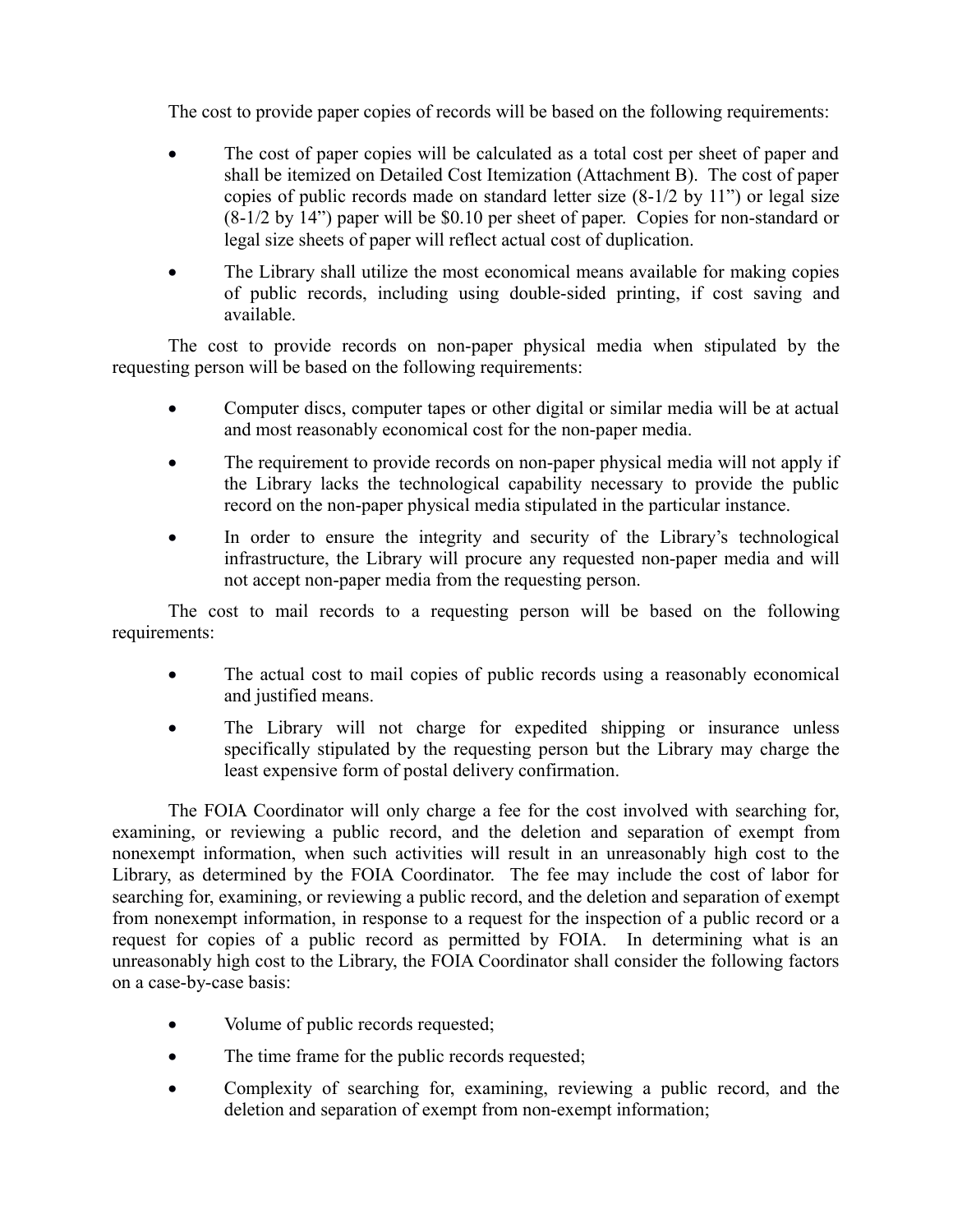- The need to search for, examine, and review public records from different departments or offices of the Library;
- The anticipated hours of labor;
- The available staffing for responding to the request;
- The extent to which the particular request incurs costs greater than the costs incurred for the typical or usual request received by the Library.
- Any other similar factors designated as applicable by the FOIA Coordinator.

A public record search shall be made and a copy shall be furnished without the charge for the first \$20.00 of the fee for each request by either of the following:

- An individual who submits an affidavit stating that the person is indigent and receiving specific public assistance or, if not receiving specific public assistance, stating facts showing an inability to pay the cost because of indigency. If the requesting person is eligible for a requested discount, the FOIA Coordinator shall fully note the discount on the detailed itemization described in the Detailed Cost Itemization (Attachment B). If a requesting person is ineligible for the discount, the FOIA Coordinator shall inform the requesting person specifically of the reason for ineligibility in the FOIA Coordinator's written response. An individual is ineligible for this fee reduction if any of the following apply:
	- o The individual has previously received discounted copies of public records from the Library twice during that calendar year.
	- o The individual requests the information in conjunction with outside parties who are offering or providing payment or other remuneration to the individual to make the request. The FOIA Coordinator may require a statement by the requesting person in the affidavit that the request is not being made in conjunction with outside parties in exchange for payment or other remuneration.
- A nonprofit organization formally designated by the State of Michigan to carry out activities under subtitle C of the Developmental Disabilities Assistance and Bill of Rights Act of 2000, Public Law 106-402, and the Protection and Advocacy for Individuals with Mental Illness Act, Public Law 99-319, or their successors, if the request:
	- o Is made directly on behalf of the organization or its clients;
	- o Is made for a reason wholly consistent with the mission and provisions of those laws under section 931 of the Mental Health Code, 1974 PA 258, MCL 330.1931; and
	- o Is accompanied by documentation of its designation by the State of Michigan, if requested by the FOIA Coordinator.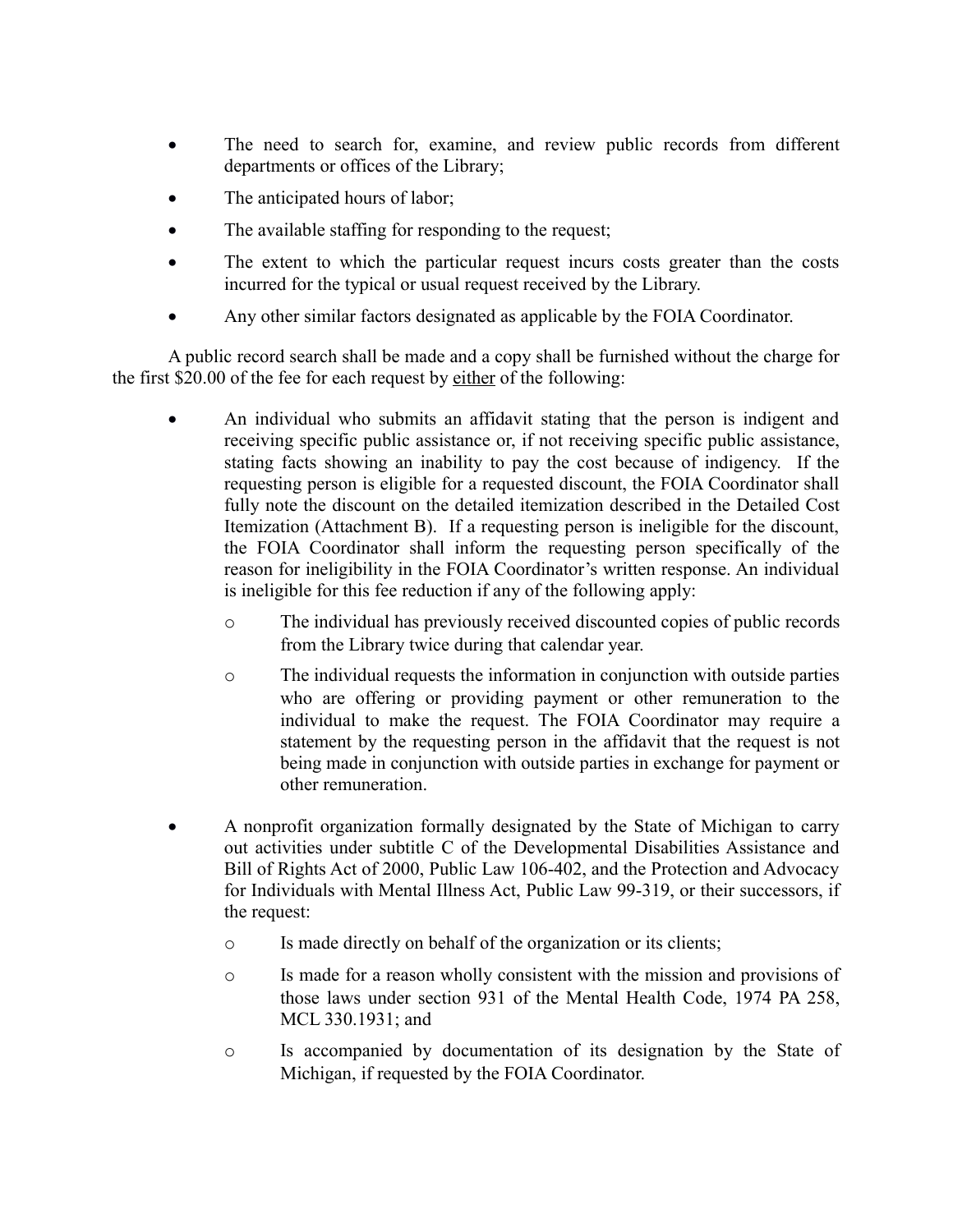In either the Library's initial response or subsequent response to a FOIA request under Section 5(2)(d) of the Act, the Library may require a good-faith deposit from the requesting person before providing the public records if the entire fee estimate or charge authorized under Section 4 of the Act exceeds \$50, based on a good-faith calculation of the total fee. The deposit shall not exceed ½ of the total estimated fee, and the Library's request for a deposit shall include a detailed itemization on the Detailed Cost Itemization (Attachment B). The Library's response shall also contain a best efforts estimate by the Library regarding the time frame it will take the Library to comply with the Act in providing the public records to the requesting party. If the Library does not respond in a timely manner as described in section 5(2) of the Act, it is not relieved from its requirements to provide proper fee calculations and time frame estimates in any tardy responses.

If the Library has not been paid in full the total fees for copies of public records that the Library has made available to an individual, the Library may require a deposit of up to 100% of the estimated fee before the FOIA Coordinator begins a full public record search for any subsequent written request from that individual if all of the following apply:

- The final fee for the prior written request was not more than 105% of the estimated fee.
- The public records made available contained the information being sought in the prior written request and are still in the Library's possession.
- The public records were made available to the individual, subject to payment, within the time frame estimate described in the prior request.
- Ninety (90) days have passed since the Library notified the individual in writing that the public records were available for pickup or mailing.
- The individual is unable to show proof of prior payment to the Library.
- The FOIA Coordinator calculates a detailed itemization on Attachment B (Detailed Cost Itemization) that is the basis of the current written requests' increased fee deposit.

The Library will no longer require an increased estimated fee deposit from an individual as provided above if any of the following apply:

- The individual is able to show proof of prior payment in full to the Library.
- The Library is subsequently paid in full for the applicable prior written request.
- 365 days have passed since the individual made the written request for which full payment was not remitted to the Library.

The Library has limited in-house capabilities for copying photographs, audio or video tapes, microforms, maps, or plans. If a person requests that copies be made of these or large documents which must be copied off-site, the FOIA Coordinator will determine and assess those costs. If an officer or employee of the Library is required to deliver and/or pick up the public records and/or copies of public records, the labor hours spent and applicable mileage (at Library rates) will also be applied to the charges of the person(s) requesting the public records.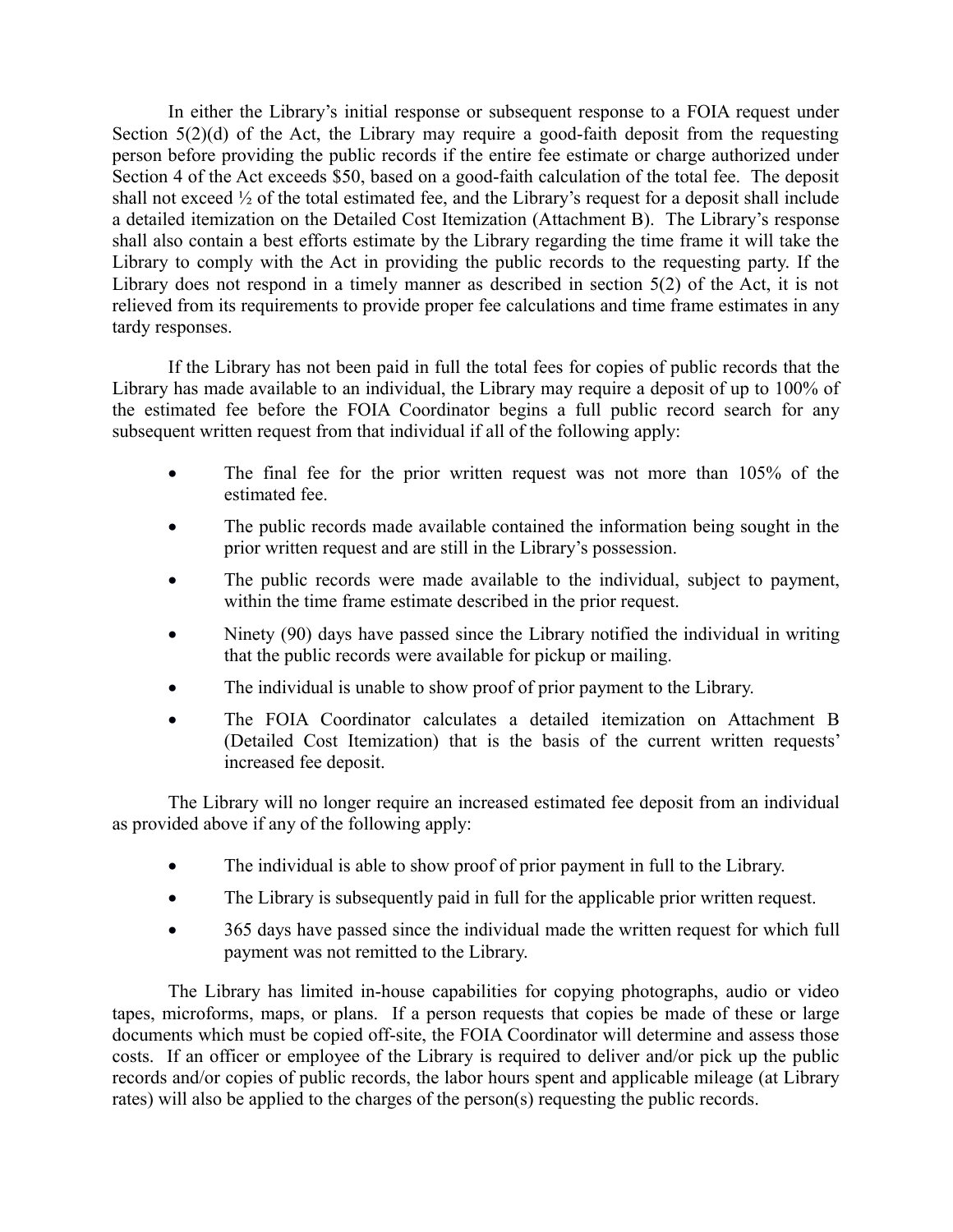If the Library does not employ a person or firm capable of separating and deleting exempt from non-exempt information, the Library may use contracted persons or firms to perform this task. In such case, the Library may treat the necessary contract labor costs in the same manner as employee labor costs if the FOIA Coordinator clearly notes the name of the contracted person or firm in Attachment B (Detailed Cost Itemization) provided that the total contracted labor costs will not exceed six (6) times the State of Michigan hourly minimum wage. Contracted persons or firms may include attorneys who are required to separate and delete exempt from non-exempt information.

Charges for labor costs shall be reduced by 5% for each day that the Library exceeds the time permitted in responding to a FOIA request under Section 5(2) of the Act, up to a 50% maximum reduction, if either of the following applies:

- The late response was willful and intentional; or
- The written request, within the first 250 words of the body of a letter, facsimile, electronic mail, or electronic mail attachment, or specifically included the words, characters, or abbreviations for "freedom of information", "information", "FOIA", "copy" or a recognizable misspelling of such, or legal code reference to MCL 15.231 et seq. or 1976 Public Act 442 on the front of an envelope or in the subject line of an email, letter, or facsimile cover page.

If such a reduction is required for a late response, the FOIA Coordinator shall fully note the reduction on Attachment B (Detailed Cost Itemization).

The FOIA Coordinator shall not charge additional fees for certification of any copies.

A person who has subscribed to future issuances of regularly published public records pursuant to Section 3(1) of the Act may request that the public record, be sent to them or they may be called for pickup of the public record provided, however, that copy fees and mailing charges for such public records must be paid before the requested public record is sent or picked up by the person.

# **SECTION 5 – PROCEDURES OF THE PUBLIC BODY IN PROCESSING A FOIA REQUEST**

After a person has made a written request for a public record in accordance with the Act, the FOIA Coordinator shall respond within five (5) business days after its receipt. A written request made by facsimile, electronic mail, or other electronic transmission is not considered received by the FOIA Coordinator until one (1) business day after the electronic transmission is made, as provided in the Act. A written request sent by email and delivered to the Library's spam or junk folder is not considered received by the Library until one (1) day after it first becomes aware of the written request. The Library will note in its records both the time a written request is delivered to its spam or junk mail folder and the time that it first becomes aware of that request.

A person making a written request for a public record may stipulate that the public records be provided on non-paper physical media, electronically mailed, or otherwise electronically provided to him or her in lieu of paper copies. This requirement shall not apply if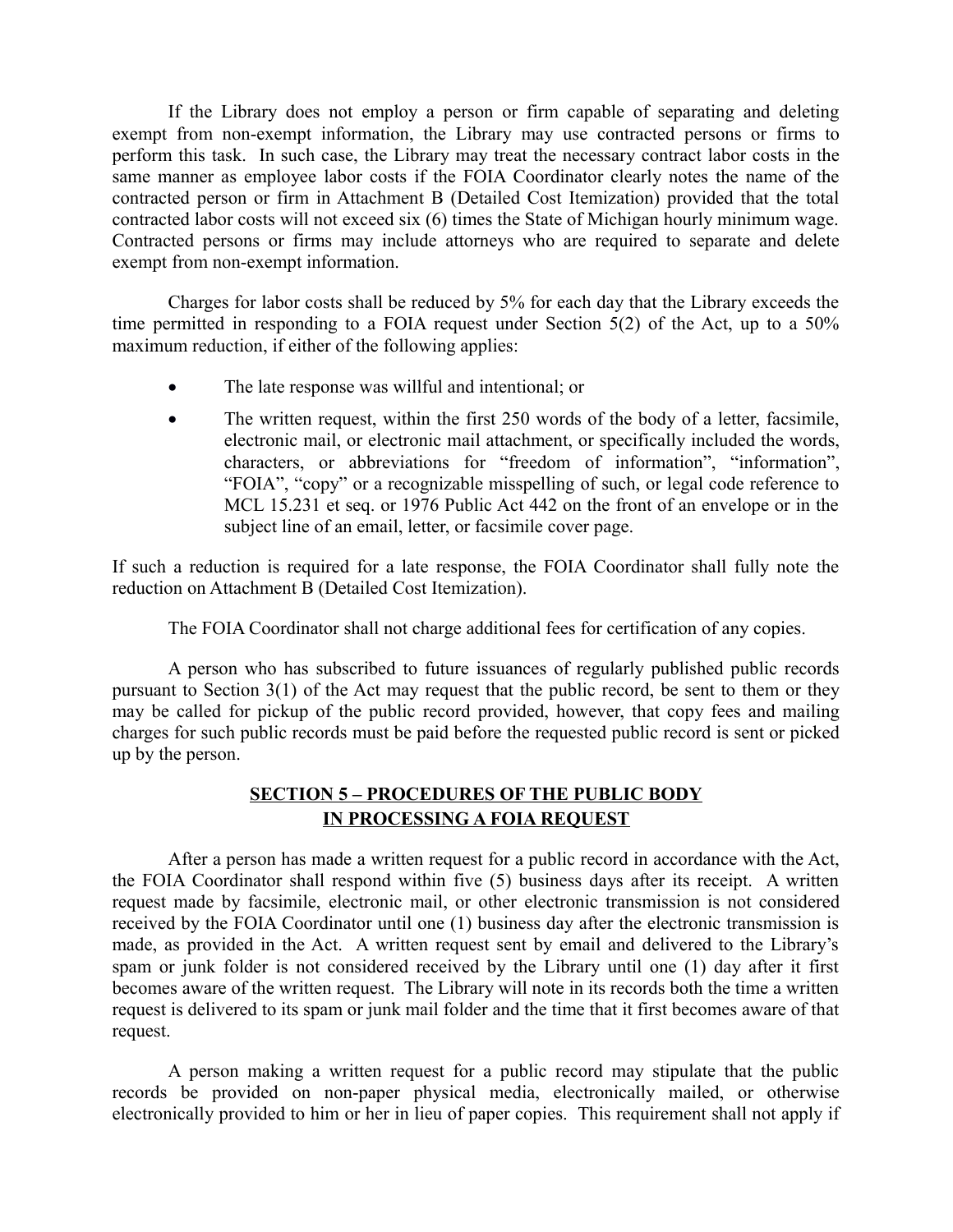the Library lacks the technological capability necessary to provide records on the particular nonpaper physical media stipulated in the particular instance. If public records are provided on nonpaper physical media, electronically mailed or otherwise electronically provided in lieu of paper copies as stipulated by the person making the request, the Library may charge more than the 50% fringe benefit multiplier (not to exceed actual cost) as provided in Section 4(5) of the Act.

If a verbal request is made for information that a Library employee believes is available on its website, the employee shall, where practicable and to the best of the employee's knowledge, inform the requesting party about the Library's website address.

Where a written request is received which does not sufficiently describe the public records requested so as to enable the FOIA Coordinator to identify and find the public record, FOIA Coordinator will notify the requesting person of the need for a clarification. Such notice, if sent, shall not be interpreted as a denial of the request for purposes of the Act or these Procedures & Guidelines. Any clarification will be considered a new FOIA request subject to the timelines described in this Section and the Act.

The FOIA Coordinator will process written requests for a public record by responding within five (5) business days of receipt in one of the following five ways:

1) Grant the request.

If the request indicates that the person desires to inspect the public records, the FOIA Coordinator will contact the person to arrange for inspection at a reasonable time during normal office hours.

If the request indicates that the person is requesting copies of a public record, the FOIA Coordinator will forward notification to the requesting person indicating the amount due and where the documents may be released upon payment of the applicable fees. However, if the request is estimated to generate entire fees of \$50 or more, the FOIA Coordinator may require fifty percent (50%) of the estimated charges be deposited in advance of the processing of the request provided, however, that in the request for the deposit, the FOIA Coordinator shall include a detailed itemization of the estimated fees (using Attachment B/Detailed Cost Itemization) and a "best efforts" estimate of a nonbinding time frame for providing the public records. The FOIA Coordinator will not process the request unless and until the deposit is made. The balance of the fees must be paid prior to release of documents.

- 2) Issue a written notice denying the request. The FOIA Coordinator may use the form attached as Attachment D for this purpose. The notice of the denial shall include:
	- an explanation as to why the requested public record is exempt from disclosure in accordance with the Act, or
	- a certificate that the requested public record does not exist under the name given by the requesting person or by another name reasonably known to the Library, or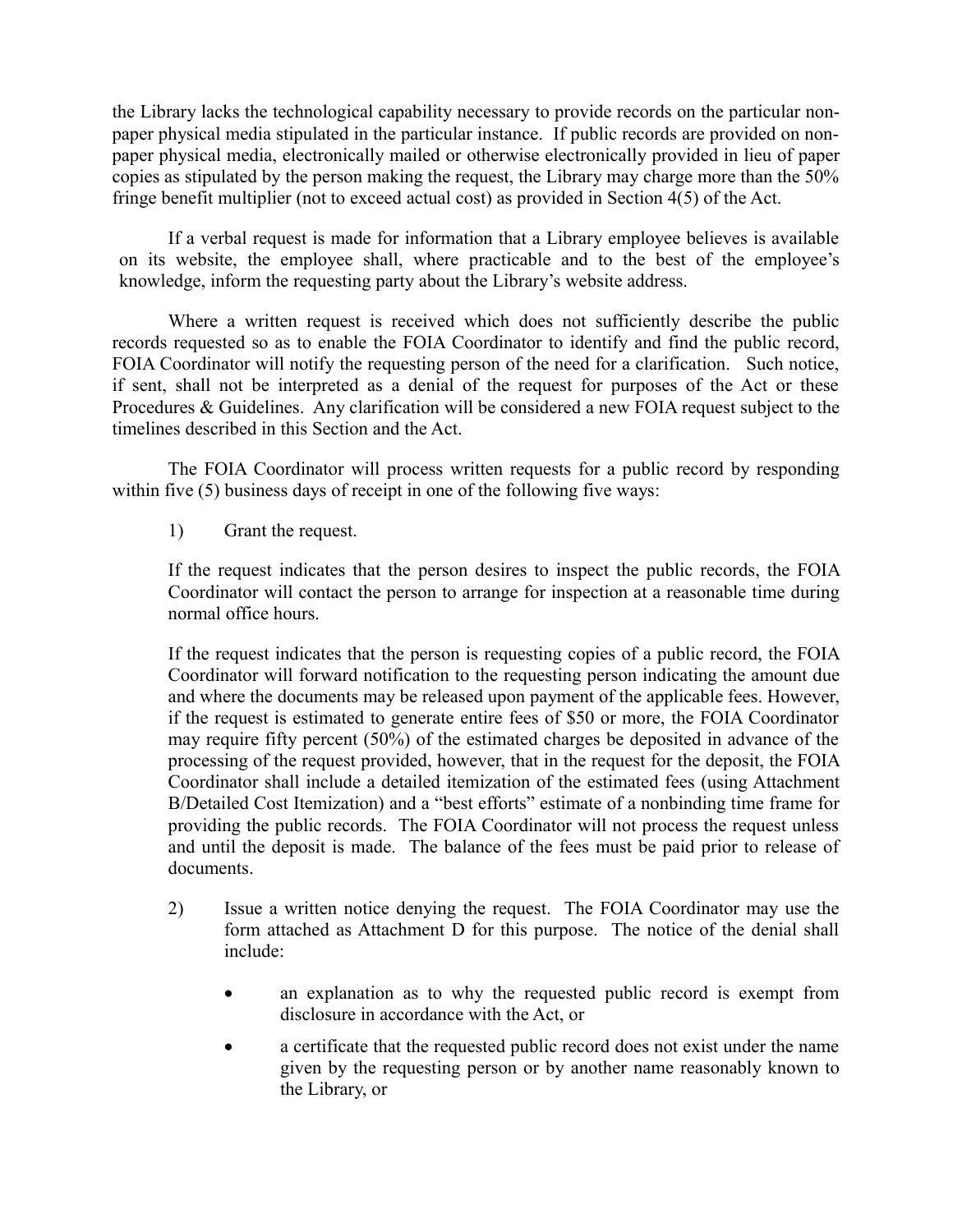- a description of a public record or information which had to be separated or deleted from the public record pursuant to Section 14 of the Act.
- In addition to the explanations noted above, the denial shall also include a full explanation of the person's right to appeal the denial to the Library Board and to seek judicial review in accordance with Section 10 of the Act.
- 3) Grant the request in part, and issue a written notice denying the request in part. In the latter instance, the public records exempted from disclosure shall be treated as in subsection (2) above.
- 4) Issue a written notice extending the time in which to respond to the request by ten (10) business days. The FOIA Coordinator may use the form attached as Attachment C for this purpose. The notice will specify the reasons for the extension and the date by which the Library will grant the request, deny the request, or grant in part and deny in part the request. The Library shall not issue more than one such notice of extension for a particular request.
- 5) Issue a written notice indicating that all or a portion of a requested public record is available at no charge on the Library's website. To the degree practicable, the written response shall include a specific webpage address where the requested information is available. On Attachment B (Detailed Cost Itemization), the FOIA Coordinator shall separate the requested public records that are available on the Library's website from those that are not available on the website and shall inform the requesting party of the additional charge to receive copies of the public records that are available on its website. If the Library has included the website address for a public record in its written response to the requesting person and the requesting person thereafter stipulates that the public record be provided to him or her in a paper format or non-paper physical media, the Library shall provide the public records in the specified format but may use a fringe benefit multiplier greater than 50% not to exceed the actual costs of providing the information in the specified format as provided in Section 4(5) of the Act.

Failure to respond to a written request in a timely manner as required by Section 5(2) of the Act constitutes a denial of the request if either of the following apply:

- The failure was willful and intentional; or
- the written request included language that conveyed a request for information within the first 250 words of the body of a letter, facsimile, electronic mail, or electronic mail attachment, or specifically included the words, characters, or abbreviations for "freedom of information", "information", "FOIA", "copy", or a recognizable misspelling of such, or appropriate legal code reference to the Act, on the front of an envelope or in the subject line of an electronic mail, letter, or facsimile cover page.

A copy of these Procedures & Guidelines and the written public summary of these Procedures & Guidelines shall be furnished free of charge to the requesting party in response to a written FOIA request and upon request by visitors at the Library Building. In lieu of providing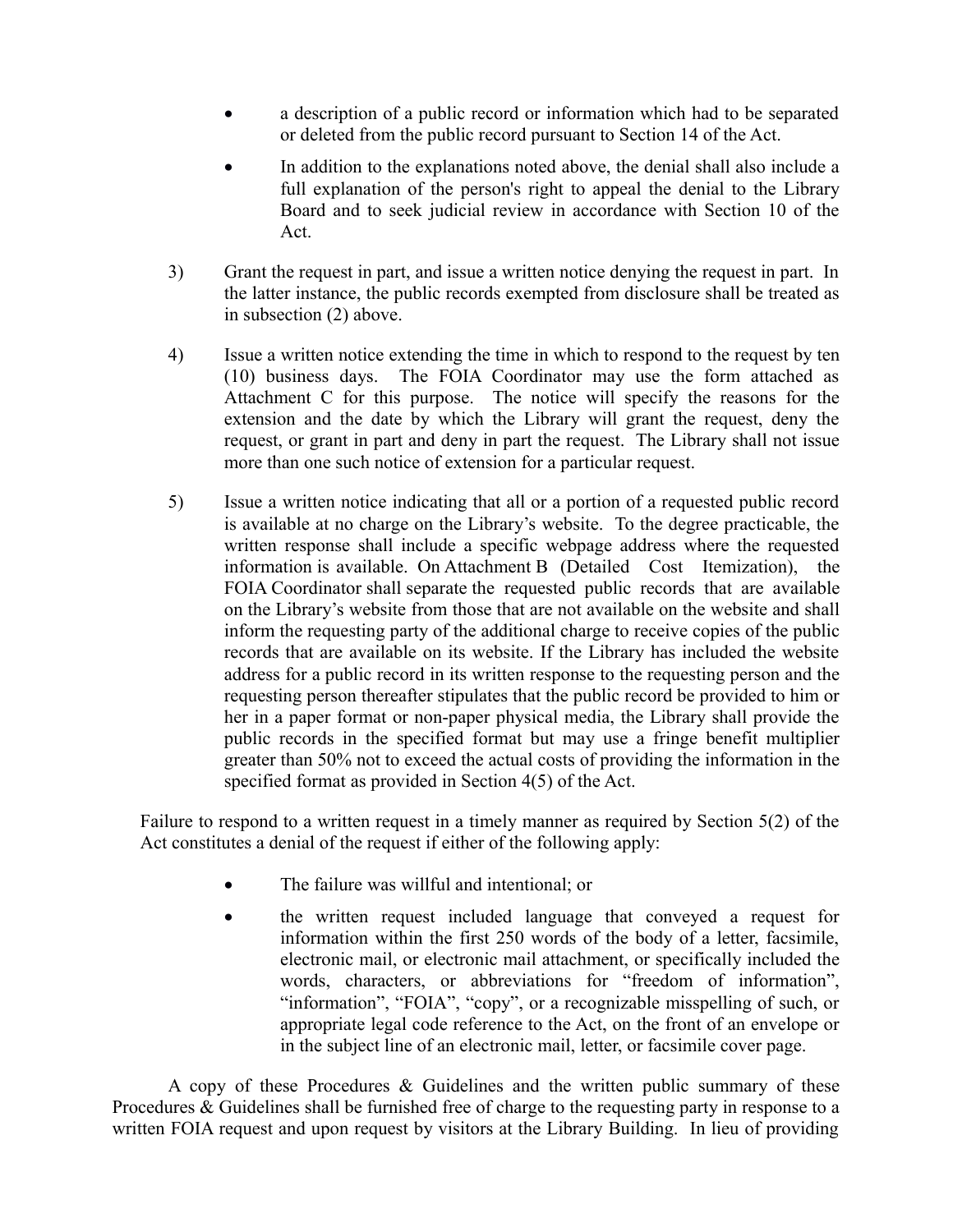paper copies of the Procedures  $&$  Guidelines and the written public summary thereof in response to a written FOIA request, the FOIA Coordinator may include the Library website link to the Procedures  $\&$  Guidelines and the written public summary of the Procedures  $\&$  Guidelines.

# **SECTION 6 – PROCEDURES FOR SEPARATION OF RECORDS**

If a request is made for an existing public record that includes information which is exempt from disclosure under the Act and information which is not exempt, the FOIA Coordinator must separate the material and make the nonexempt material available for inspection and copying. As provided in Section 4 of these Procedures & Guidelines, the FOIA Coordinator may use contracted persons or firms to separate and delete exempt from non-exempt information if the Library does not employ a person or firm capable of performing this task. Additionally, if the separation is readily apparent to a person requesting to inspect or receive copies, the FOIA Coordinator shall generally describe the material exempted unless doing so would reveal the contents of the exempt information and thus defeat the purpose of the exemption.

## **SECTION 7 – FOIA COORDINATOR**

The FOIA Coordinator shall be responsible to accept and process requests for public records and approve denials in accordance with Sections 5(4) and (5) of the Act.

## **SECTION 8 – APPEALS-DENIALS**

In accordance with the Act, where a person's request for a public record is denied, in whole or in part, the person shall be entitled to file a written appeal on the decision in accordance with the following process:

- The person shall be advised by the FOIA Coordinator of the right to file a written appeal to the Library Board as "the head of the public body" which shall specifically state the word "appeal" and identify the reason(s) for reversal of the denial. The person making the appeal may use the form attached as Attachment E.
- The Library Board is not considered to have received a written appeal until the first regularly scheduled meeting of the Library Board following submission of the written appeal.
- In its consideration of any written appeal, the Library Board shall review the materials submitted by the appellant, any written comments received from the FOIA Coordinator, any other information as the Library Board deems necessary, and within ten (10) business days after receiving the written appeal as provided above, take one of the following actions:
	- o reverse the disclosure denial, or
	- o issue a written notice to the requesting person upholding the disclosure denial, or
	- o reverse the disclosure denial in part and issue a written notice to the requesting person upholding the denial in part, or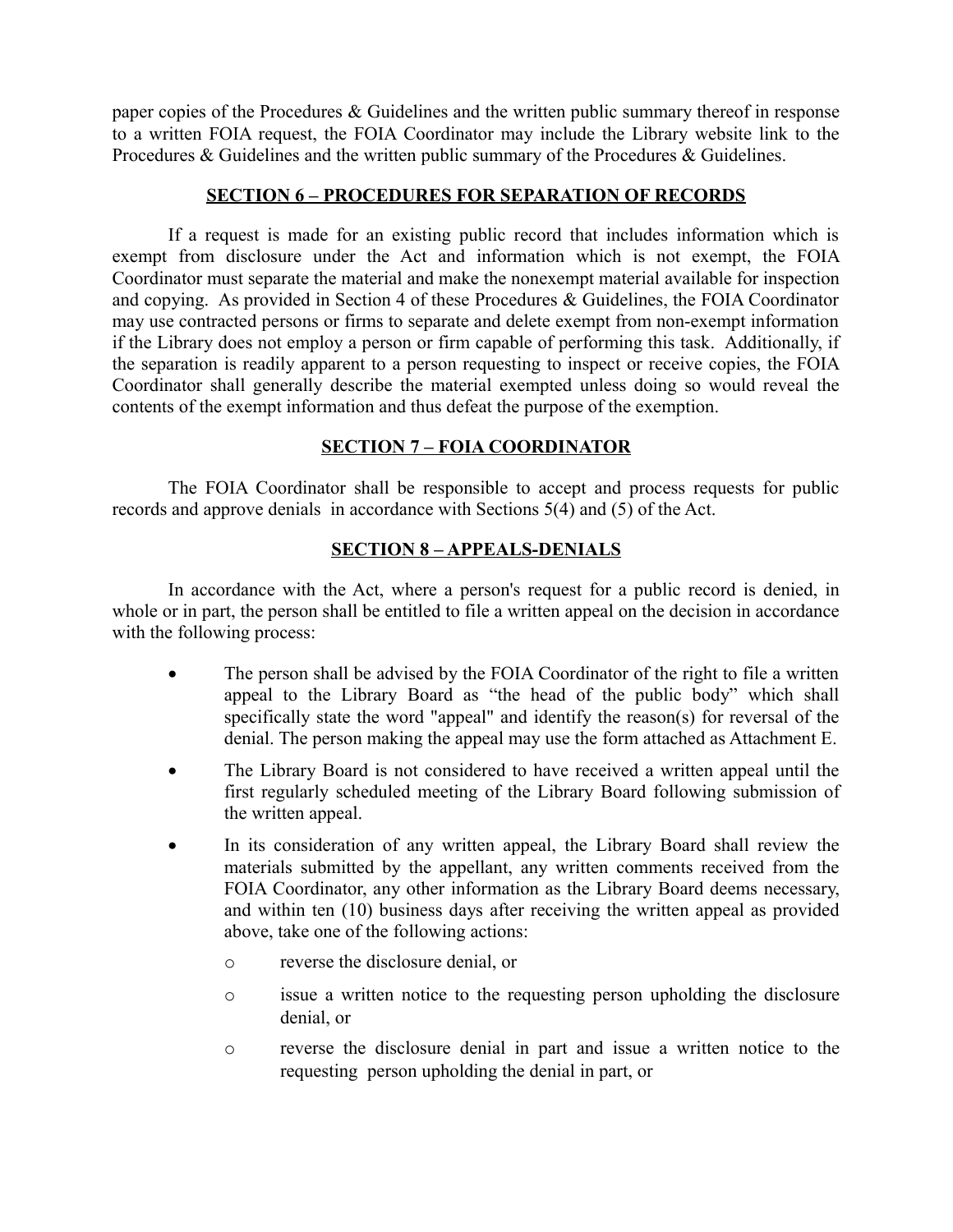o under unusual circumstances, issue a notice extending for not more than ten (10) business days the period during which the Library Board will respond to the written appeal. The Library Board shall not issue more than one notice of extension for a particular written appeal.

Whether or not a person has submitted an appeal under this Section, the person may choose to commence an action in the Circuit Court to compel the Library's disclosure of public records as provided in Section 10 of the Act.

### **SECTION 9-APPEALS-FEES**

If a requesting person believes that the Library is requiring a fee that exceeds the amount permitted under these Procedures & Guidelines or Section 4 of the Act, the requesting person may submit to the Library Board as the "head of the public body" a written appeal for a fee reduction that specifically states the word "appeal" and identifies how the required fee exceeds the amount permitted. The person making the appeal may use the form attached as Attachment F. The Library Board is not considered to have received a written appeal until the first regularly scheduled meeting of the Library Board following submission of the written appeal.

Within 10 business days after receiving a written appeal challenging fees, the Library Board shall do one of the following:

- Waive the fee.
- Reduce the fee and issue a written determination to the requesting person indicating the specific basis under Section 4 of the Act that supports the remaining fee. The determination shall include a certification from the Library Board that the statements in the determination are accurate and that the reduced fee amount complies with these Procedures & Guidelines and Section 4 of the Act.
- Uphold the fee and issue a written determination to the requesting person indicating the specific basis under Section 4 of the Act that supports the required fee. The determination shall include a certification from the Library Board that the statements in the determination are accurate and that the fee amount complies with these Procedures & Guidelines and Section 4 of the Act.
- Issue a notice extending for not more than 10 business days the period during which the Library Board must respond to the written appeal. The notice of extension shall include a detailed reason or reasons why the extension is necessary. The Library Board shall not issue more than 1 notice of extension for a particular written appeal.

Within 45 days after receiving notice of the Library Board's determination of an appeal regarding fees under this Section or the Library Board's failure to act timely on the appeal as required by Section 10a(2) of the Act, the person who filed the appeal may commence a civil action as provided in Section 10a of the Act. If a civil action is commenced against the Library under this Section, the Library is not obligated to complete the processing of the written request for the public record at issue until the court resolves the fee dispute.